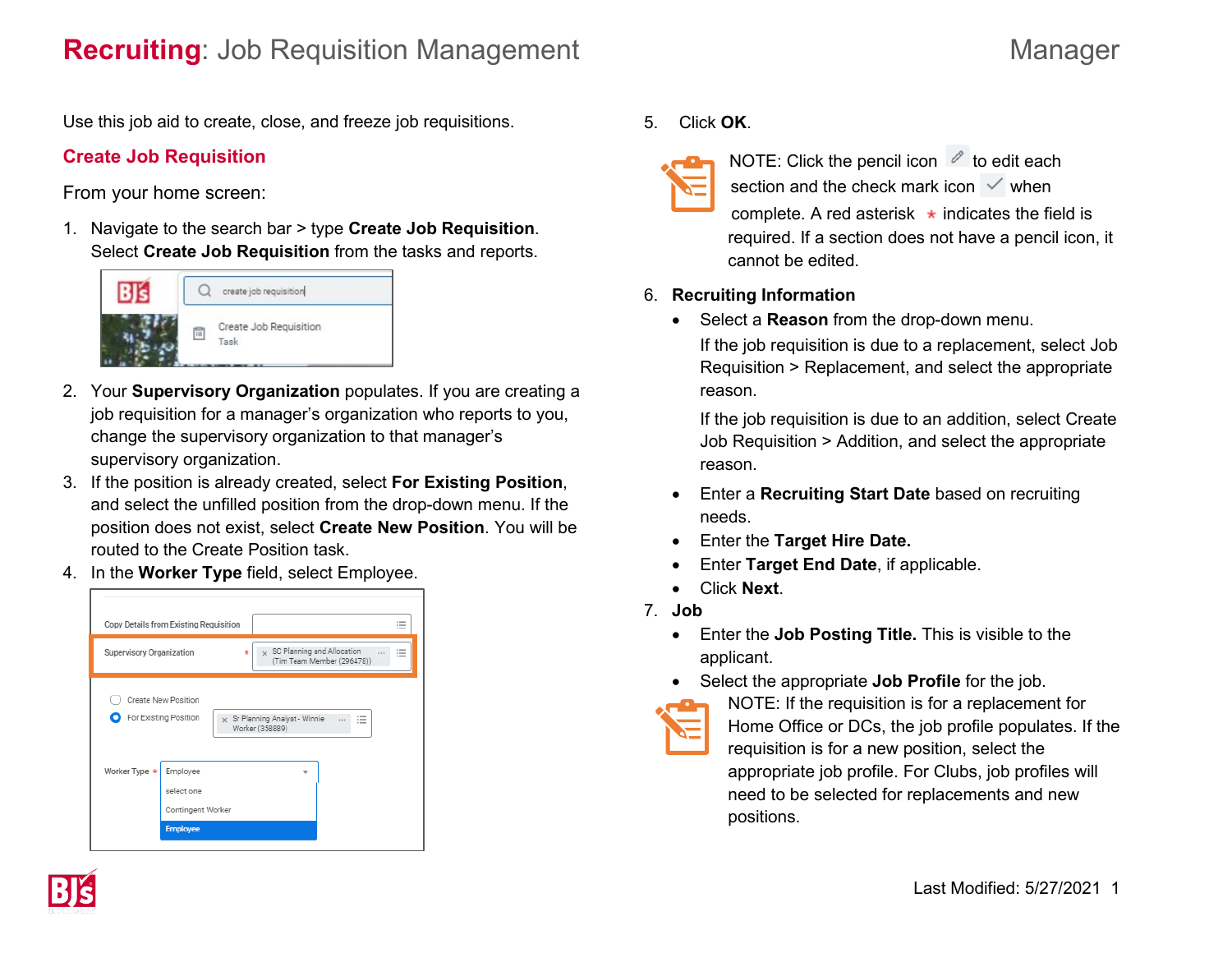### **Create Job Requisition** (continued)

- **Job Description Summary** and **Job Description** populate based on the job profile. Do not change.
- Worker Sub-Type, Time Type, Primary Location, Primary Job Posting, Scheduled Weekly Hours, and Work Shift populate based on the selected job profile. Do not change.
- Click **Next**.
- 8. **Organizations**
	- **Company** and **Cost Center** will populate. Verify that the accurate cost center has populated and change if needed.
	- Click **Next**.
- 9. **Compensation**

Compensation Plan, Bonus and Merit populate based on the selected job profile. This is a required field but does not dictate the pay rate for a potential candidate. It is not visible to the recruiter or an applicant.

- Enter the minimum pay within the provided guidelines in the Amount field. USD populates for currency. Annual or Hourly populates depending on if the position is salary or hourly.
- Click **Next**.

10. Review each section for accuracy. Click Submit.

# **Job Requisition Review and Approvals**

**Home Office**: Management chain approval (Manager's Manager) > Primary Recruiter reviews and assigns roles and recruiting instructions (optional – used if the job is not posted both internally and externally). *Approvals can vary depending on if the requisition is for a replacement or new position*.

**DC & Club Exempt**: Primary Recruiter reviews and assigns roles and recruiting instructions. *Approvals can vary depending on if the requisition if for a replacement or new position.*

**Hourly Positions**: Higher level Manager approves > Recruiter reviews and assigns roles and recruiting instructions.

# **Close Job Requisition** (Recruiters)

From your home screen:

1. Navigate to the search bar > type **Close Job Requisition**. Select **Close Job Requisition** from the tasks and reports.



- 2. Select the **Job Requisition** from the drop-down menu. You can search by manager, supervisory organization, location or by the job requisition number.
- 3. Click **OK**.
- 4. In the **Reason** field, select the reason for the job requisition close.
	- For Close Job Requisition > Administrative, select Opened in Error or Position Closed
	- For Close Job Requisition > Recruiting, select No Longer Recruiting or Position No Longer Needed
- 5. In the **Close Date** field, enter the date the job requisition should close.